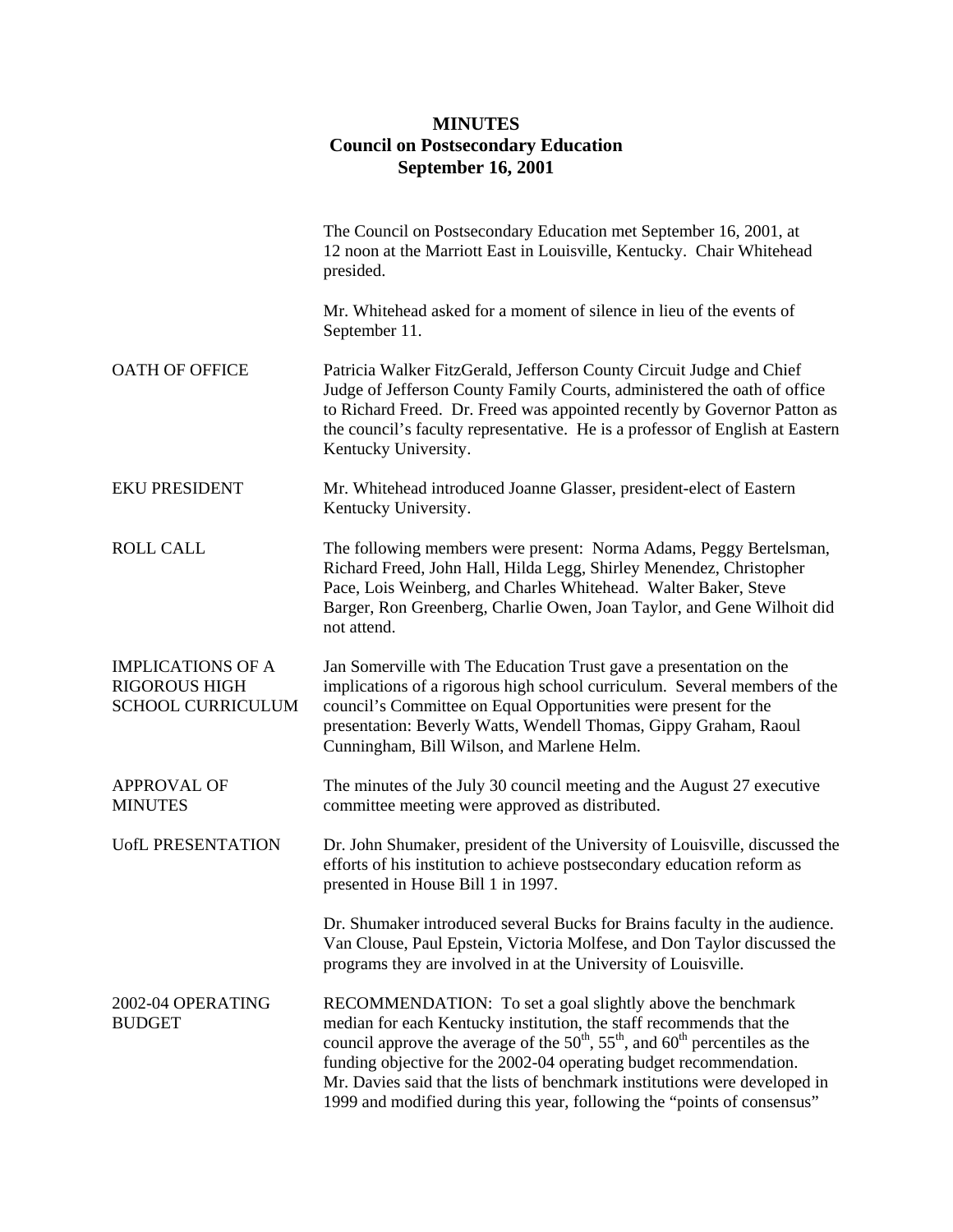|                                         | endorsed by the Strategic Committee on Postsecondary Education and the<br>council. The staff is now dealing with how to establish the funding<br>objective using each list, which is essential to measuring how Kentucky's<br>institutional funding compares to that of institutions Kentucky's are like or<br>want to be like. The staff has tested several techniques and is making the<br>above recommendation. The staff feels that the method is mathematically<br>valid, is fair, and can be explained in plain English to people who are not<br>statisticians. |
|-----------------------------------------|-----------------------------------------------------------------------------------------------------------------------------------------------------------------------------------------------------------------------------------------------------------------------------------------------------------------------------------------------------------------------------------------------------------------------------------------------------------------------------------------------------------------------------------------------------------------------|
|                                         | MOTION: Ms. Legg moved that the recommendation be approved. Ms.<br>Weinberg seconded the motion.                                                                                                                                                                                                                                                                                                                                                                                                                                                                      |
|                                         | VOTE: The motion passed.                                                                                                                                                                                                                                                                                                                                                                                                                                                                                                                                              |
| <b>COUNCIL BYLAWS</b>                   | RECOMMENDATION: The staff recommends that the council adopt the<br>revised bylaws.                                                                                                                                                                                                                                                                                                                                                                                                                                                                                    |
|                                         | Mr. Davies said the council discussed proposed revisions to the bylaws<br>briefly at the July meeting and suggested a few changes in dates.                                                                                                                                                                                                                                                                                                                                                                                                                           |
|                                         | MOTION: Ms. Bertelsman moved that the recommendation be approved.<br>Ms. Menendez seconded the motion.                                                                                                                                                                                                                                                                                                                                                                                                                                                                |
|                                         | Mr. Pace said that the Board of Student Body Presidents is concerned<br>about the timeframe for selecting the council chair and vice chair.                                                                                                                                                                                                                                                                                                                                                                                                                           |
|                                         | VOTE: The motion passed with Mr. Pace voting no.                                                                                                                                                                                                                                                                                                                                                                                                                                                                                                                      |
| 2002 MEETING DATES                      | RECOMMENDATION: The staff recommends that the council approve<br>the 2002 meeting dates.                                                                                                                                                                                                                                                                                                                                                                                                                                                                              |
|                                         | MOTION: Ms. Bertelsman moved that the dates be approved. Ms.<br>Weinberg seconded the motion.                                                                                                                                                                                                                                                                                                                                                                                                                                                                         |
|                                         | VOTE: The motion passed.                                                                                                                                                                                                                                                                                                                                                                                                                                                                                                                                              |
| <b>COMMITTEE</b><br><b>APPOINTMENTS</b> | Mr. Davies said that Mr. Whitehead has asked several council members to<br>sit on various committees: SCOPE, John Hall; Distance Learning Advisory<br>Committee, Joan Taylor and Charlie Owen; P-16 Council, Peggy<br>Bertelsman.                                                                                                                                                                                                                                                                                                                                     |
| <b>COUNCIL STAFF</b>                    | Mr. Davies introduced Dr. William H. Payne, who has joined the council<br>staff as senior associate for finance.                                                                                                                                                                                                                                                                                                                                                                                                                                                      |
| P-16 COUNCIL<br><b>MEMBERSHIP</b>       | RECOMMENDATION: The staff recommends that the council extend the<br>membership of the P-16 Council to include Kim Townley, executive<br>director of the Governor's Office of Early Childhood Development, and                                                                                                                                                                                                                                                                                                                                                         |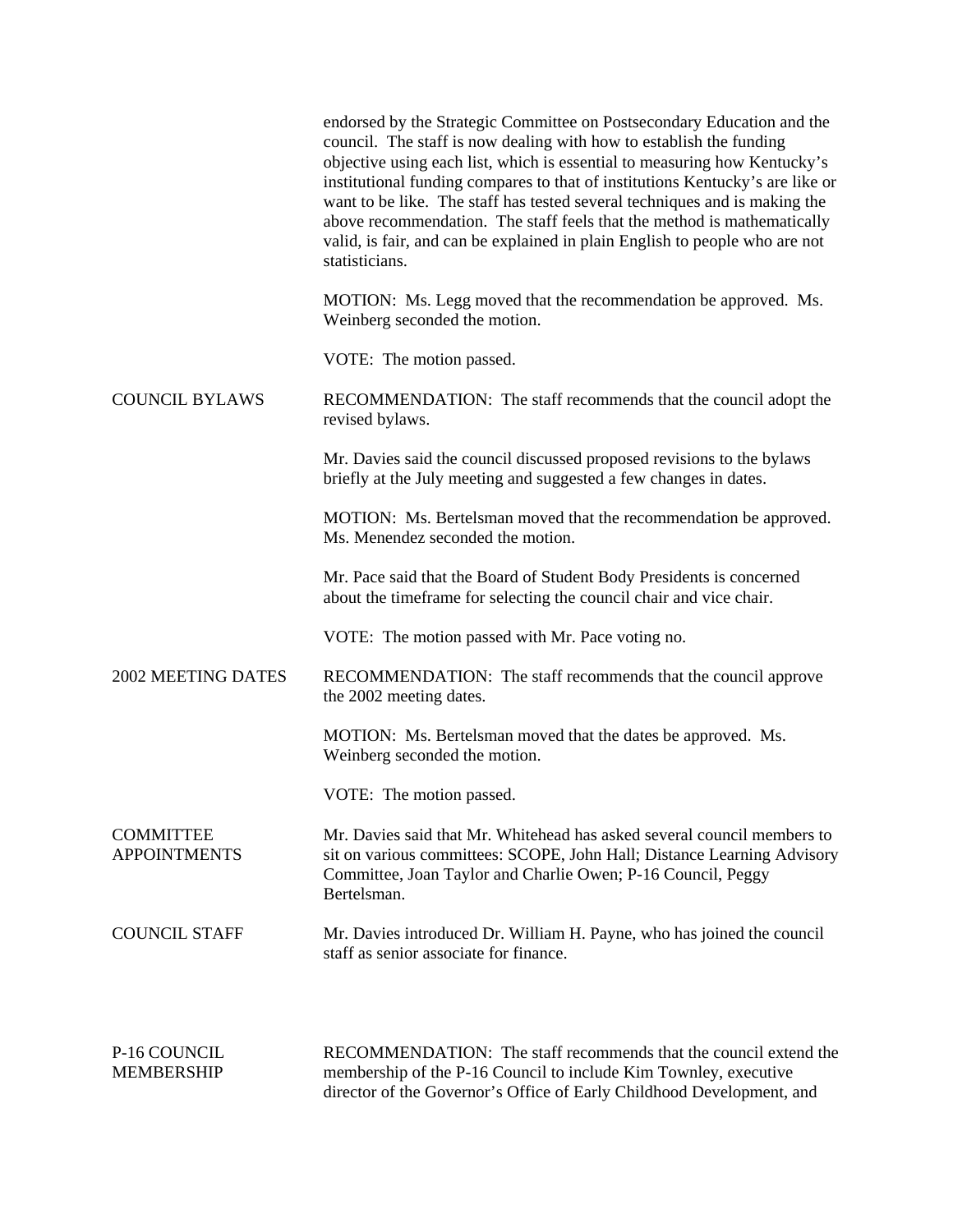|                                                    | Allen Rose, secretary of the Cabinet for Workforce Development.                                                                                                                                                                                                                                                                                                                                                                                                                                                                                                                                                                                                                                                                                                                               |
|----------------------------------------------------|-----------------------------------------------------------------------------------------------------------------------------------------------------------------------------------------------------------------------------------------------------------------------------------------------------------------------------------------------------------------------------------------------------------------------------------------------------------------------------------------------------------------------------------------------------------------------------------------------------------------------------------------------------------------------------------------------------------------------------------------------------------------------------------------------|
|                                                    | MOTION: Ms. Menendez moved that the recommendation be approved.<br>Ms. Weinberg seconded the motion.                                                                                                                                                                                                                                                                                                                                                                                                                                                                                                                                                                                                                                                                                          |
|                                                    | VOTE: The motion passed.                                                                                                                                                                                                                                                                                                                                                                                                                                                                                                                                                                                                                                                                                                                                                                      |
| <b>2002-04 TUITION</b><br><b>RATES AND REVENUE</b> | The council approved tuition-setting guidelines for the 2002-04 biennium<br>in May 2001. The guidelines continue to delegate tuition-setting<br>responsibility to the institutions. The institutions were to report planned<br>tuition rates and projected tuition and fees revenue for each year of the<br>biennium and this information was included in the agenda book.                                                                                                                                                                                                                                                                                                                                                                                                                    |
| <b>KEY INDICATORS</b><br><b>GOALS</b>              | RECOMMENDATION: The staff recommends that the council approve<br>the 2002-06 public institution goals for enrollment, transfers, retention, and<br>graduation.                                                                                                                                                                                                                                                                                                                                                                                                                                                                                                                                                                                                                                |
|                                                    | At the July meeting, the council asked the institutions to reconsider their<br>enrollment, retention, and graduation rate projections through 2006. The<br>projections have been revised and are on target to meet long-range<br>systemwide goals. Based on the first enrollment reports from the<br>institutions, the system is up 11,000 students this fall. This growth in the<br>public and private institutions puts Kentucky higher education for the first<br>time over 200,000 students. The council set a goal of 80,000 more<br>undergraduates by 2020. The staff is projecting that by 2015 the<br>institutions will enroll 77,000 of those students. Based on this growth, Mr.<br>Davies said that the council might want to revise its long-range enrollment<br>growth schedule. |
|                                                    | MOTION: Ms. Weinberg moved that the recommendation be approved.<br>Ms. Legg seconded the motion.                                                                                                                                                                                                                                                                                                                                                                                                                                                                                                                                                                                                                                                                                              |
|                                                    | Ms. Weinberg asked if the 11,000 students included the KYVU<br>enrollments.                                                                                                                                                                                                                                                                                                                                                                                                                                                                                                                                                                                                                                                                                                                   |
|                                                    | Angie Martin, the council's vice president for finance, replied that most of<br>the KYVU students are taking courses at Kentucky institutions and are,<br>therefore, included in the enrollment figures. But students in KYVU<br>courses offered by out-of-state institutions are not included in the<br>enrollments (that is, they are excluded from the 200,000 figure).                                                                                                                                                                                                                                                                                                                                                                                                                    |
|                                                    | VOTE: The motion passed.                                                                                                                                                                                                                                                                                                                                                                                                                                                                                                                                                                                                                                                                                                                                                                      |
| <b>MOSU WAIVER</b>                                 | RECOMMENDATION: The staff recommends that the council accept the<br>Committee on Equal Opportunities recommendation to grant Morehead<br>State University a waiver of the requirements of KRS 164.020(18).<br>At the May meeting, based upon a recommendation from the CEO, the<br>council denied a request from Morehead State University for a waiver<br>based on the institution not meeting its equal educational opportunity<br>goals. Morehead has been hard at work since then and appeared before the                                                                                                                                                                                                                                                                                 |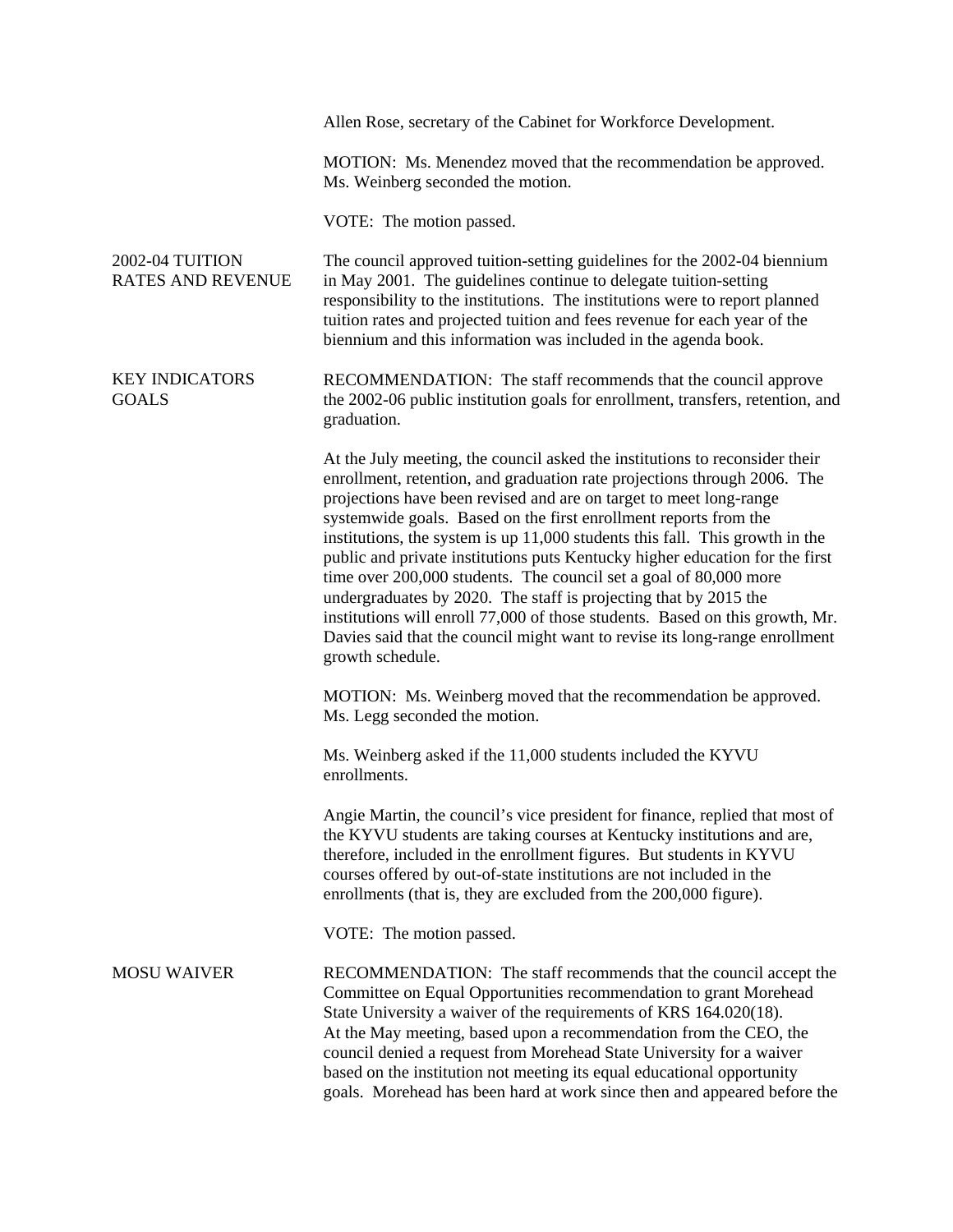|                                          | CEO August 20 to ask for reconsideration. Granting this waiver will<br>enable Morehead to approve or ask the council to approve new academic<br>programs during calendar year 2001.                                                                                                                                                                                                                                                                                                                                                                                                                                                                                                                                                                                               |
|------------------------------------------|-----------------------------------------------------------------------------------------------------------------------------------------------------------------------------------------------------------------------------------------------------------------------------------------------------------------------------------------------------------------------------------------------------------------------------------------------------------------------------------------------------------------------------------------------------------------------------------------------------------------------------------------------------------------------------------------------------------------------------------------------------------------------------------|
|                                          | MOTION: Ms. Bertelsman moved that the recommendation be approved.<br>Ms. Weinberg seconded the motion.                                                                                                                                                                                                                                                                                                                                                                                                                                                                                                                                                                                                                                                                            |
|                                          | VOTE: The motion passed.                                                                                                                                                                                                                                                                                                                                                                                                                                                                                                                                                                                                                                                                                                                                                          |
| KYVU/KYVL                                | Mr. Davies said that the Kentucky Virtual University is off to a strong start<br>this fall, with unduplicated headcount of 4,807 and total class enrollments<br>of 6,387. The KYVU now offers a total of 545 courses. The monthly<br>number of library transactions through the Kentucky Virtual Library<br>remains steady at about 600,000 per month (that averages 20,000 per day<br>and more than 800 per hour).                                                                                                                                                                                                                                                                                                                                                               |
|                                          | Mr. Freed asked for a breakdown on the usage of the virtual library. The<br>staff will provide that information to the council members.                                                                                                                                                                                                                                                                                                                                                                                                                                                                                                                                                                                                                                           |
| <b>KENTUCKY</b><br><b>INNOVATION ACT</b> | Mr. Davies said that the Kentucky Science and Technology Corporation<br>issued the request for proposals September 4 for three of the four Kentucky<br>Innovation Act programs for which the council has policy responsibility:<br>the Research and Development Fund, the Commercialization Fund, and the<br>Rural Innovation Fund. The KSTC expects to make awards to successful<br>applicants by the end of December. The RFP for the fourth program, the<br>Regional Technology Corporations, will be issued this fall and will come<br>to the council in November. The council staff is reviewing the draft of the<br>entrepreneurial audit conducted by the KSTC as part of the Kentucky<br>Innovation Act, with the final audit report scheduled for release October<br>15. |
| <b>ENGINEERING</b>                       | Memoranda of understanding have been signed to provide for joint<br>engineering programs under the statewide engineering strategy. The<br>agreements are between MuSU, WKU, UofL, UK, and the council. The<br>joint programs are mechanical engineering by WKU and UK, civil<br>engineering by WKU and UK, electrical engineering by WKU and UofL,<br>and electrical and telecommunications engineering by MuSU and UofL.<br>The programs are offered so that students do not have to leave Bowling<br>Green or Murray to earn a bachelor's degree in engineering.                                                                                                                                                                                                                |
|                                          | Mr. Davies said that the commissioner of the new economy has said to the<br>presidents and to others that the state lacks strength in the information<br>technology area. Mr. Davies said that the council staff may bring a                                                                                                                                                                                                                                                                                                                                                                                                                                                                                                                                                      |
|                                          | recommendation to request funding for engineering but also expand the<br>recommendation for engineering and information technology as part of the<br>science and technology trust fund.                                                                                                                                                                                                                                                                                                                                                                                                                                                                                                                                                                                           |
| <b>ENDOWMENT</b>                         | The subcommittee to review endowment match guidelines has met twice to                                                                                                                                                                                                                                                                                                                                                                                                                                                                                                                                                                                                                                                                                                            |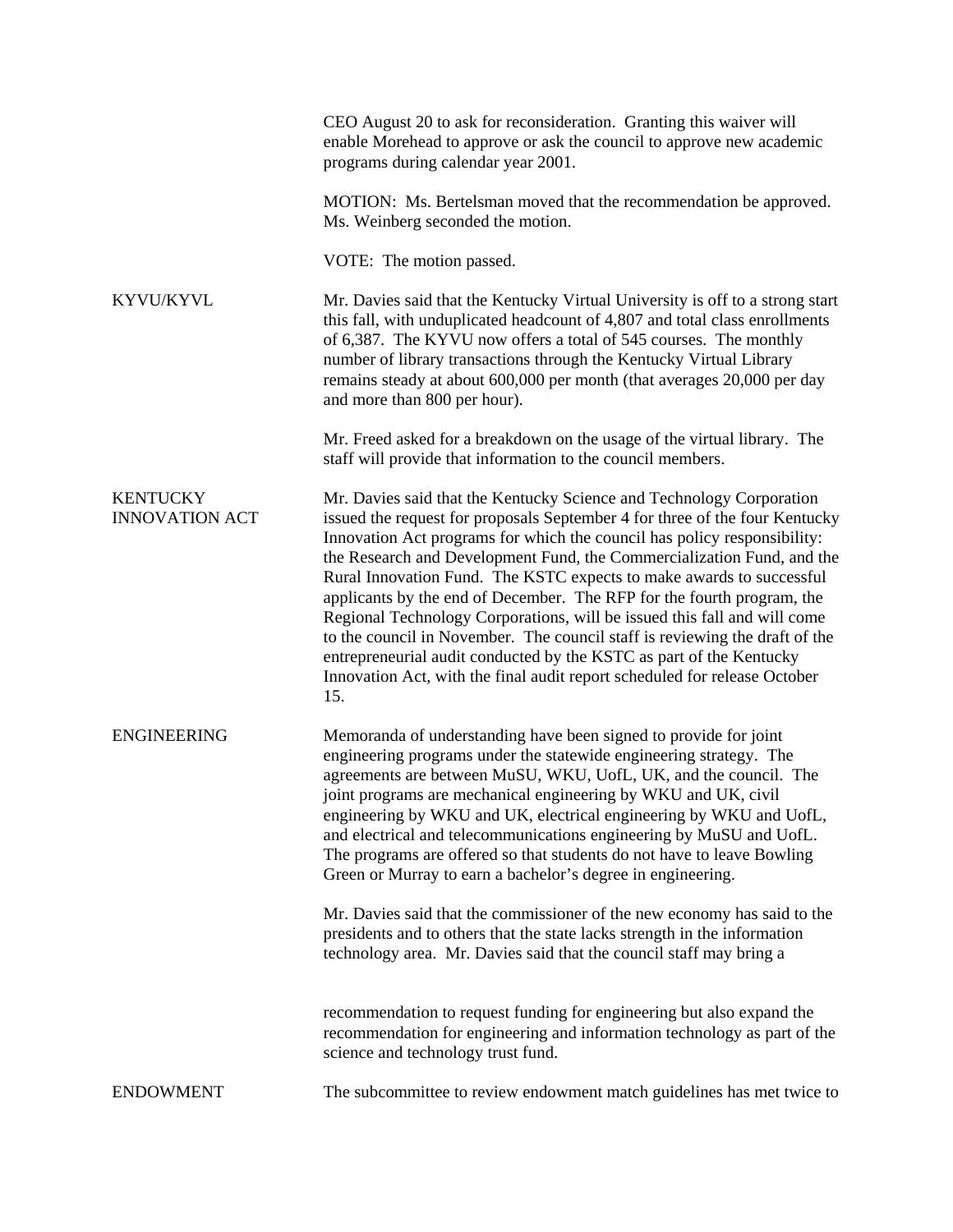| <b>MATCH GUIDELINES</b><br><b>SUBCOMMITTEE</b> | review current program guidelines and reporting procedures. The<br>subcommittee discussed several issues, including donor anonymity,<br>council oversight, the purpose of endowments, and pledge payment<br>schedules. The group plans to meet again in October.                                                                                                                                                                                                                                                                                                                                                                                                                                                                                                                                                                                                                                                                                                                                                                                                                                                                                                                                                                                                                                                                                                                                                                                                                                                                                                                                 |
|------------------------------------------------|--------------------------------------------------------------------------------------------------------------------------------------------------------------------------------------------------------------------------------------------------------------------------------------------------------------------------------------------------------------------------------------------------------------------------------------------------------------------------------------------------------------------------------------------------------------------------------------------------------------------------------------------------------------------------------------------------------------------------------------------------------------------------------------------------------------------------------------------------------------------------------------------------------------------------------------------------------------------------------------------------------------------------------------------------------------------------------------------------------------------------------------------------------------------------------------------------------------------------------------------------------------------------------------------------------------------------------------------------------------------------------------------------------------------------------------------------------------------------------------------------------------------------------------------------------------------------------------------------|
| <b>QUALITY</b><br><b>SUBCOMMITTEE</b>          | Chairman Whitehead has appointed a council subcommittee of John Hall,<br>Ron Greenberg, Joan Taylor, and Richard Freed to consider what quality<br>means in postsecondary education and how it should be measured. The<br>group will meet September 17 and will be joined by Dr. Margaret Miller,<br>professor at the University of Virginia and president emerita of the<br>American Association of Higher Education.                                                                                                                                                                                                                                                                                                                                                                                                                                                                                                                                                                                                                                                                                                                                                                                                                                                                                                                                                                                                                                                                                                                                                                           |
| <b>WKU</b><br><b>DIDDLE ARENA</b>              | At the July meeting, the council heard about a proposal to transfer<br>ownership of Diddle Arena from Western Kentucky University to the city<br>of Bowling Green. Chairman Whitehead asked Charlie Owen, Walter<br>Baker, and Steve Barger to review this proposal in greater detail. Since<br>then, the project changed so that WKU will retain ownership of Diddle<br>Arena, the City of Bowling Green will issue bond anticipation notes for its<br>renovation, and WKU will retire the debt with an \$80 per semester special<br>student fee. At the direction of the council committee, Mr. Davies<br>supported the project at the August 21 Capital Projects and Bond<br>Oversight Committee meeting and suggested that the council work with<br>the Finance and Administration Cabinet, the Office of the Attorney<br>General, the Governor's Office for Policy and Management, and the State<br>Auditor to develop a procedure for handling unusual capital outlay<br>financing proposals involving public colleges and universities. Since the<br>August 21 meeting, the scope of the project changed to place turf on the<br>football field and construct a pedestrian walkway; to obligate the<br>university to use other athletic program funds for debt service if the student<br>fee should provide insufficient funds; and to give the city the right to seek<br>judicial confirmation that the deal is legal. On the basis of these changes,<br>the Secretary of Finance stated that the Finance and Administration<br>Cabinet will withhold approval of the deal at this time. |
|                                                | Mr. Davies said that he recently met with the Mississippi Board of<br>Trustees of the State Institutions of Higher Learning to discuss "mission<br>creep" among its institutions. Mississippi has 3 million people, eight<br>public universities, and four of them are designated as research<br>universities. The board knows it cannot afford the infrastructure required<br>by four research institutions. Mr. Davies said this highlights the<br>importance of this council and this system focusing on the responsibilities<br>assigned to individual universities and to the KCTCS, doing them well,<br>and then doing them better, but not trying to become more and more like<br>one another.<br>Mr. Pace said the Board of Student Body Presidents passed a resolution<br>asking the institutions of postsecondary education to observe a moment of<br>silence September 18 from 8:45 to 8:50 a.m. to recognize the victims and<br>families of the September 11 terrorist attacks. Mr. Pace asked the<br>administrators of the institutions to help make this possible.                                                                                                                                                                                                                                                                                                                                                                                                                                                                                                                 |